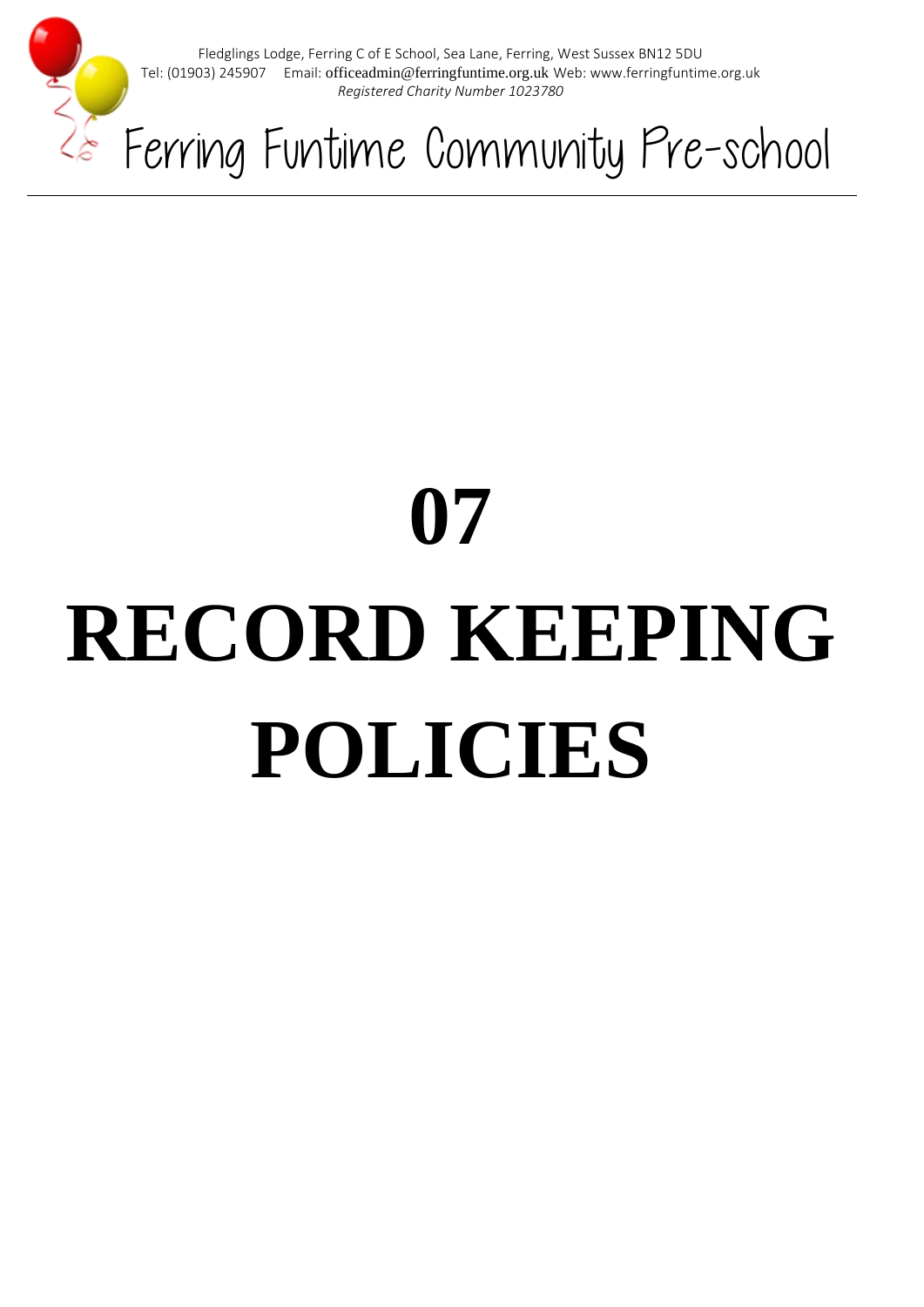# **Contents**

| 07    | Record keeping policy                              | P <sub>3</sub> |
|-------|----------------------------------------------------|----------------|
| 07.1  | Children's records and data protection             | P.4            |
| 07.1a | <b>Privacy Notice</b>                              | P. 6           |
| 07.2  | Confidentiality, recording and sharing information | $P_{0}$        |
| 07.3  | Client access to records                           | P. 14          |
| 07.4  | Transfer of records                                | P. 17          |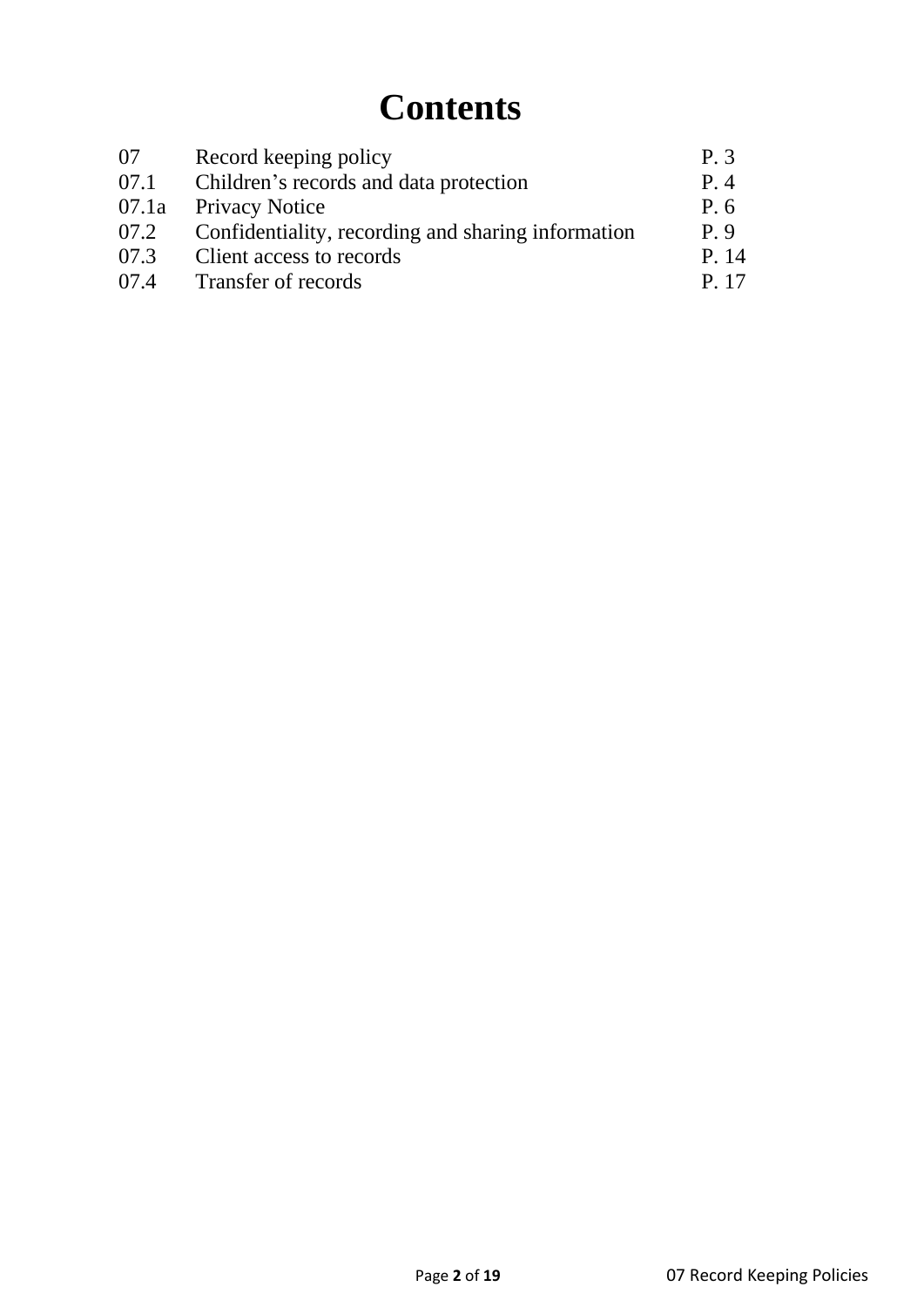# **07 RECORD KEEPING POLICY**

Alongside associated procedures in 07.1-07.4 Record keeping, this policy was adopted by Ferring Funtime Community Preschool in October 2021.

#### **Aim**

We have record keeping systems in place for the safe and efficient management of the setting and to meet the needs of the children; that meet legal requirements for the storing and sharing of information within the framework of the GDPR and the Human Rights Act.

## **Objectives**

- Children's records are kept in personal files, divided into appropriate sections, and stored separately from their developmental records.
- Children's personal files contain registration information as specified in procedure 07.1 Children's records and data protection.
- Children's personal files contain other material described as confidential as required, such as Common Assessment Framework assessments, Early Support information or Education, Health and Care Plan (EHCP, case notes including recording of concerns, discussions with parents, and action taken, copies of correspondence and reports from other agencies.
- Ethnicity data is only recorded where parents have identified the ethnicity of their child themselves.
- Confidentiality is maintained by secure storage of files in a locked cabinet with access restricted to those who need to know. Client access to records is provided for within procedure 07.4 Client access to records.
- Staff know how and when to share information effectively if they believe a family may require a particular service to achieve positive outcomes
- Staff know how to share information if they believe a child is in need or at risk of suffering harm.
- Staff record when and to whom information has been shared, why information was shared and whether consent was given. Where consent has not been given and staff have taken the decision, in line with guidelines, to override the refusal for consent, the decision to do so is recorded.
- Guidance and training for staff specifically covers the sharing of information between professions, organisations, and agencies as well as within them, and arrangements for training takes account of the value of multi-agency as well as single agency working.

### **Records**

The following information and documentation are also held:

- name, address and contact details of the provider and all staff employed on the premises
- name address and contact details of any other person who will regularly be in unsupervised contact with children
- a daily record of all children looked after on the premises, their hours of attendance and their named key person
- certificate of registration displayed and shown to parents on request
- records of risk assessments
- record of complaints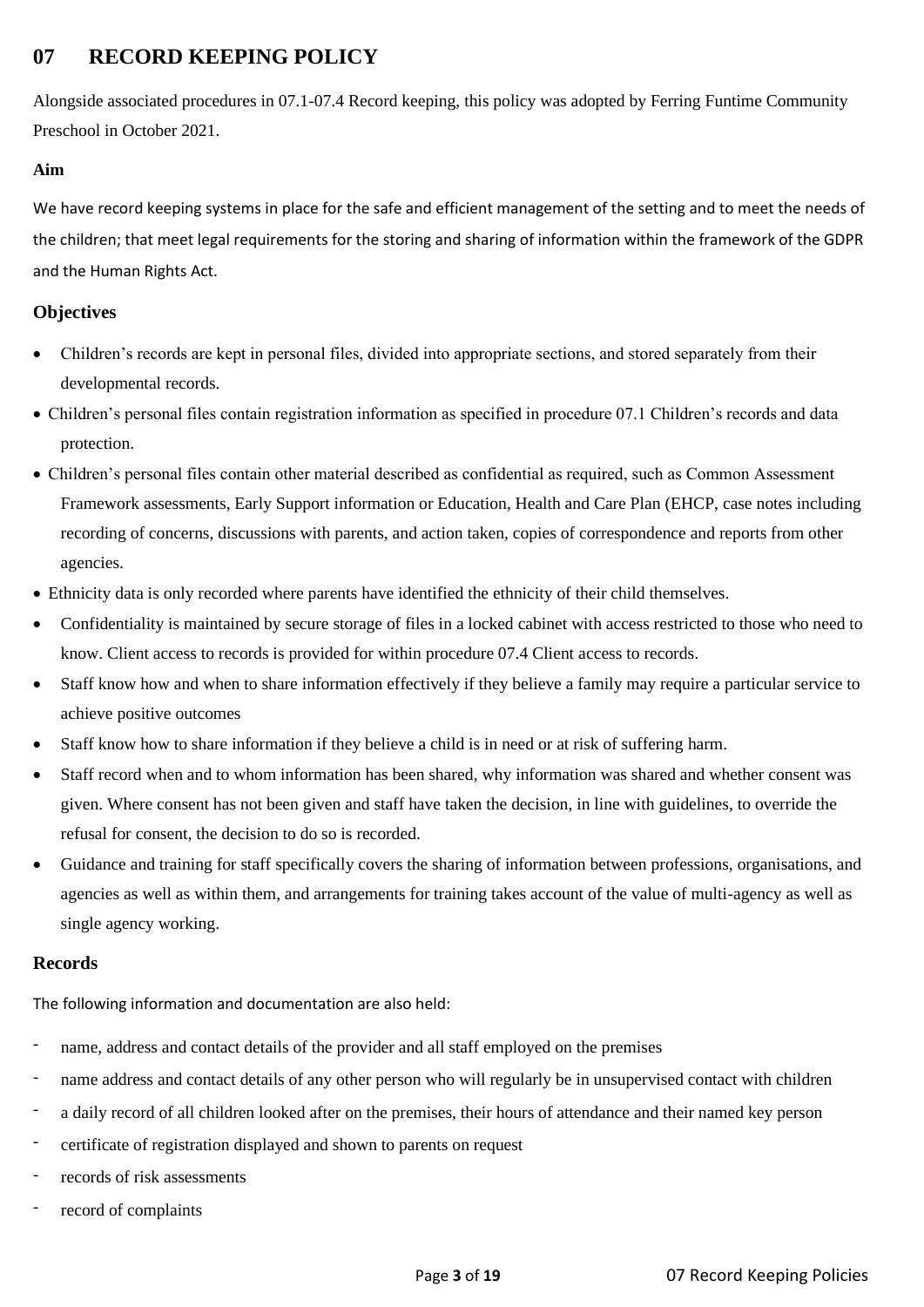# **07.1 CHILDREN'S RECORDS AND DATA PROTECTION**

During the Covid-19 outbreak there may be the need to keep additional records as part of outbreak management. A central record of all confirmed cases of Covid-19 that affect any member of staff or service user is held. This record does not contain personal details about the individual (unless a member of staff).

A record is kept of individual cases of children/families who are self-isolating due to symptoms as per usual recordkeeping procedures. In all cases the principles of data protection are maintained.

#### **Principles of data protection: lawful processing of data**

Personal data shall be:

- *a) processed lawfully, fairly and in a transparent manner in relation to the data subject*
- *b) collected for specified, explicit and legitimate purposes and not further processed in a manner that is not compatible for these purposes*
- *c) adequate, relevant and necessary in relation to the purposes for which they are processed*
- *d) accurate, and where necessary, kept up to date; every reasonable step must be taken to ensure that personal data that are inaccurate, having regard to the purpose for which they are processed, are erased or rectified without delay*
- *e) kept in a form which permits identification of data subjects for no longer than is necessary for the purposes for which the personal data are processed*
- *f) processed in a manner that ensures appropriate security of the personal data, including protection against unauthorised or unlawful processing and against accidental loss, destruction or damage, using appropriate technical or organisational measures ("integrity and confidentiality")* Article 5 of the General Data Protection Regulations (2018)

*Practitioners should process data, record and share information in line with the principles above.*

#### **General safeguarding recording principles**

- It is vital that all relevant interactions linked to safeguarding children's and individual's welfare are accurately recorded.
- All recordings should be made as soon as possible after the event.
- Recording should be to a good standard and clear enough to enable someone other than the person who wrote it, to fully understand what is being described.
- Recording can potentially be viewed by a parent/carer or Ofsted inspector, by the successors of the practitioners who record, and may be used in a family Court as relevant evidence to decide whether a child should remain with their biological parents, or be removed to live somewhere else. Recording needs to be fair and accurate, non-judgemental in tone, descriptive, relevant, and should clearly show what action has been taken to safeguard a child, and reflect decision-making relating to safeguarding.
- Recording should be complete, it should show what the outcome has been, what happened to referrals, why decisions were made to share or not share information, and it should contain summaries and minutes of relevant multi-agency meetings and multi-agency communication.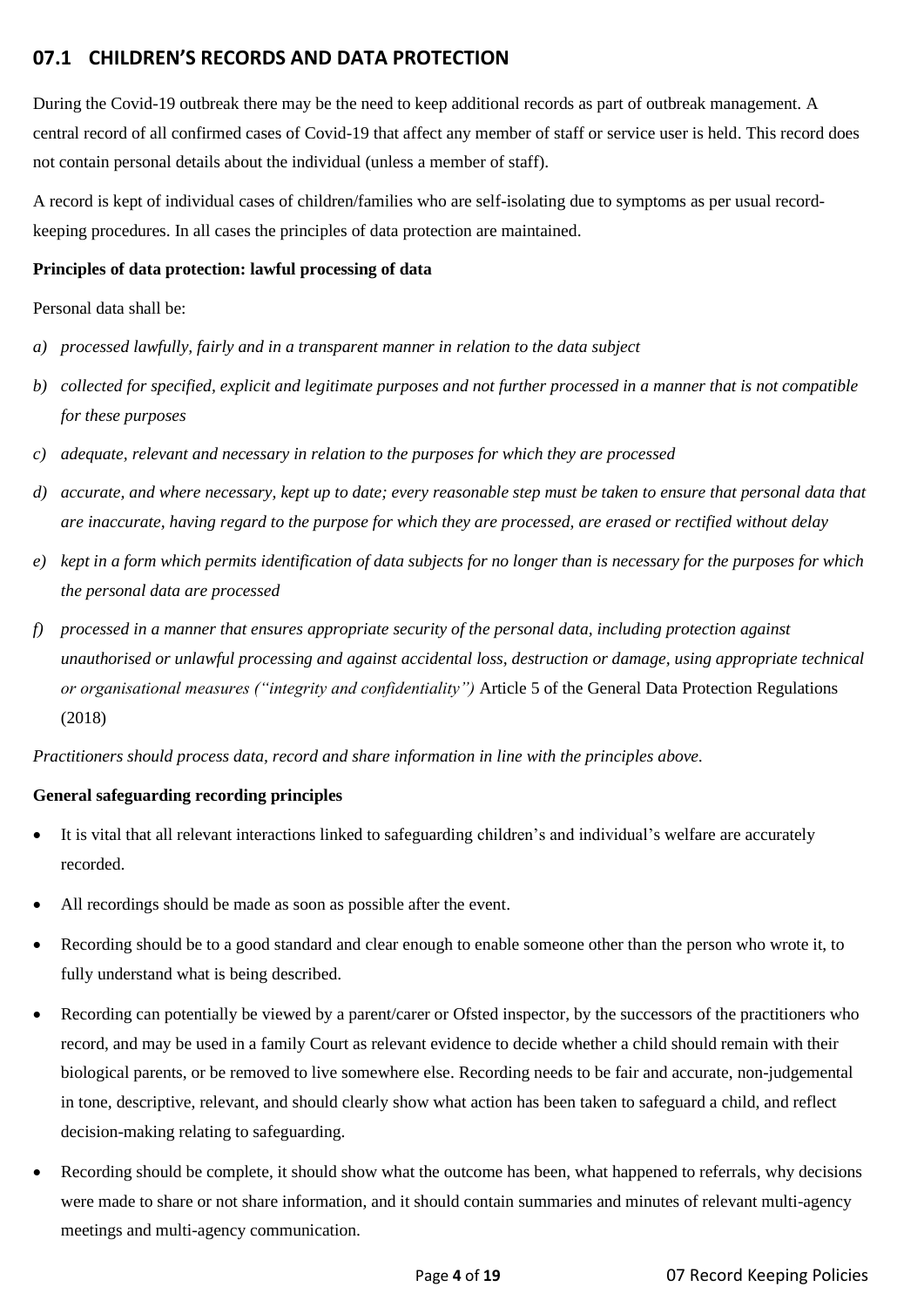If injuries or other safeguarding concerns are being described the description must be clear and accurate and should give specific details of the injury observed and where it is located.

#### **The principles of GDPR and effective safeguarding recording practice are upheld**

- Recording is factual and non-judgemental.
- The procedure for retaining and archiving personal data and the retention schedule and subsequent destruction of data is adhered to.
- Parents/carers and children where appropriate are made aware of what will be recorded and in what circumstances information is shared, prior to their child starting at the setting. Parents/carers are issued with 07.1a Privacy notice and should give signed, informed consent to recording and information sharing prior to their child attending the setting. If a parent/carer would not expect their information to be shared in any given situation, normally, they should be asked for consent prior to sharing.
- There are circumstances where information is shared without consent to safeguard children. These are detailed below, but in summary, information can be shared without consent if a practitioner is unable to gain consent, cannot reasonably be expected to gain consent, or gaining consent places a child at risk.
- Records can be accessed by and information may be shared with local authority professionals. If there are significant safeguarding or welfare concerns, information may also be shared with a family proceedings Court or the police. Practitioners are aware of information sharing processes and all families should give informed consent to the way the setting will use, store and share information.
- Recording should be completed as soon as possible and within 5 working days as a maximum for safeguarding recording timescales.
- If a child attends more than one setting, a two-way flow of information is established between the parents/carers, and other providers. Where appropriate, comments from others (as above) are incorporated into the child's records.

#### **Children's personal files**

- Children's personal files are kept in a filing cabinet, which is always locked when not in use.
- Correspondence in relation to a child is read, any actions noted, and filed immediately
- Access to children's personal files is restricted to those authorised to see them and make entries in them, this being the setting manager, deputy or designated person for child protection, the child's key person, or other staff as authorised by the setting manager.
- Children's personal files are not handed over to anyone else to look at.
- Children's files may be handed to Ofsted as part of an inspection or investigation; they may also be handed to local authority staff conducting a S11 audit as long as authorisation is seen.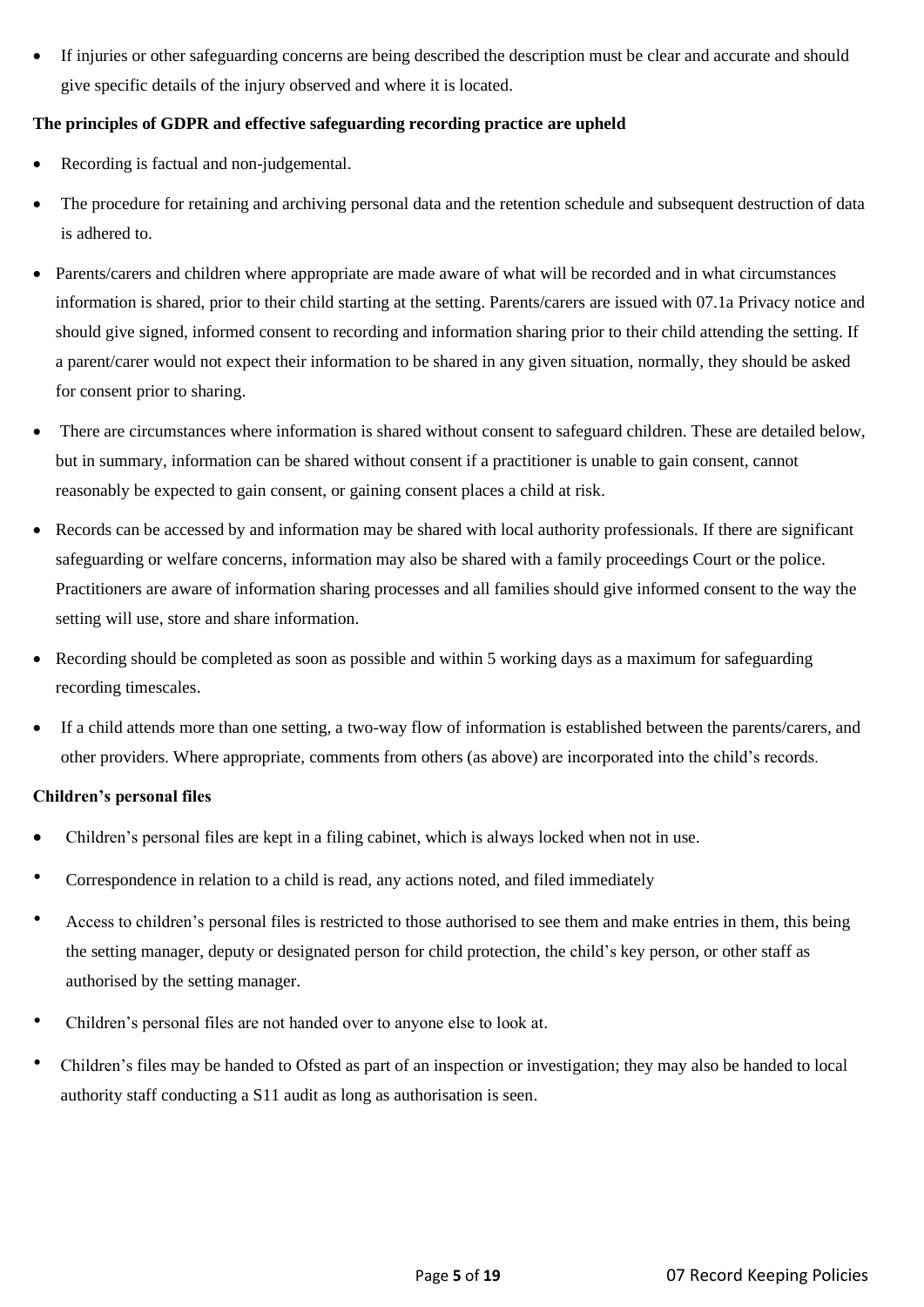# **07.1a PRIVACY NOTICE**

#### **Introduction**

We are committed to ensuring that any personal data we hold about you and your child is protected in accordance with data protection laws and is used in line with your expectations.

This privacy notice explains what personal data we collect, why we collect it, how we use it and how we protect it.

#### **What personal data do we collect?**

We collect personal data about you and your child to provide care and learning that is tailored to meet your child's individual needs. We also collect information in order to verify your eligibility for funded childcare as applicable.

Personal details that we collect about your child include:

• your child's name, date of birth, address, health and medical needs, development needs, and any special educational needs.

Where applicable we will obtain child protection plans from social care and health care plans from health professionals.

We will also ask for information about who has parental responsibility for your child and any court orders pertaining to your child.

Personal details that we collect about you include:

• your name, home and work address, phone numbers, emergency contact details, and family details. This information will be collected from you directly in the registration form.

If you apply for up to 30 hours funded childcare, we will also collect:

• your national insurance number or unique taxpayer reference (UTR), if you're self-employed. We may also collect information regarding benefits and family credits that you are in receipt of.

#### **Why we collect this information and the legal basis for handling your data**

We use personal data about you and your child in order to provide childcare services and fulfil the contractual arrangement you have entered into. This includes using your data to:

- contact you in case of an emergency
- to support your child's wellbeing and development
- to manage any special educational, health or medical needs of your child whilst at our setting
- to carry out regular assessment of your child's progress and to identify any areas of concern
- to maintain contact with you about your child's progress and respond to any questions you may have
- to process your claim for up to 30 hours funded childcare (only where applicable)
- to keep you updated with information about our service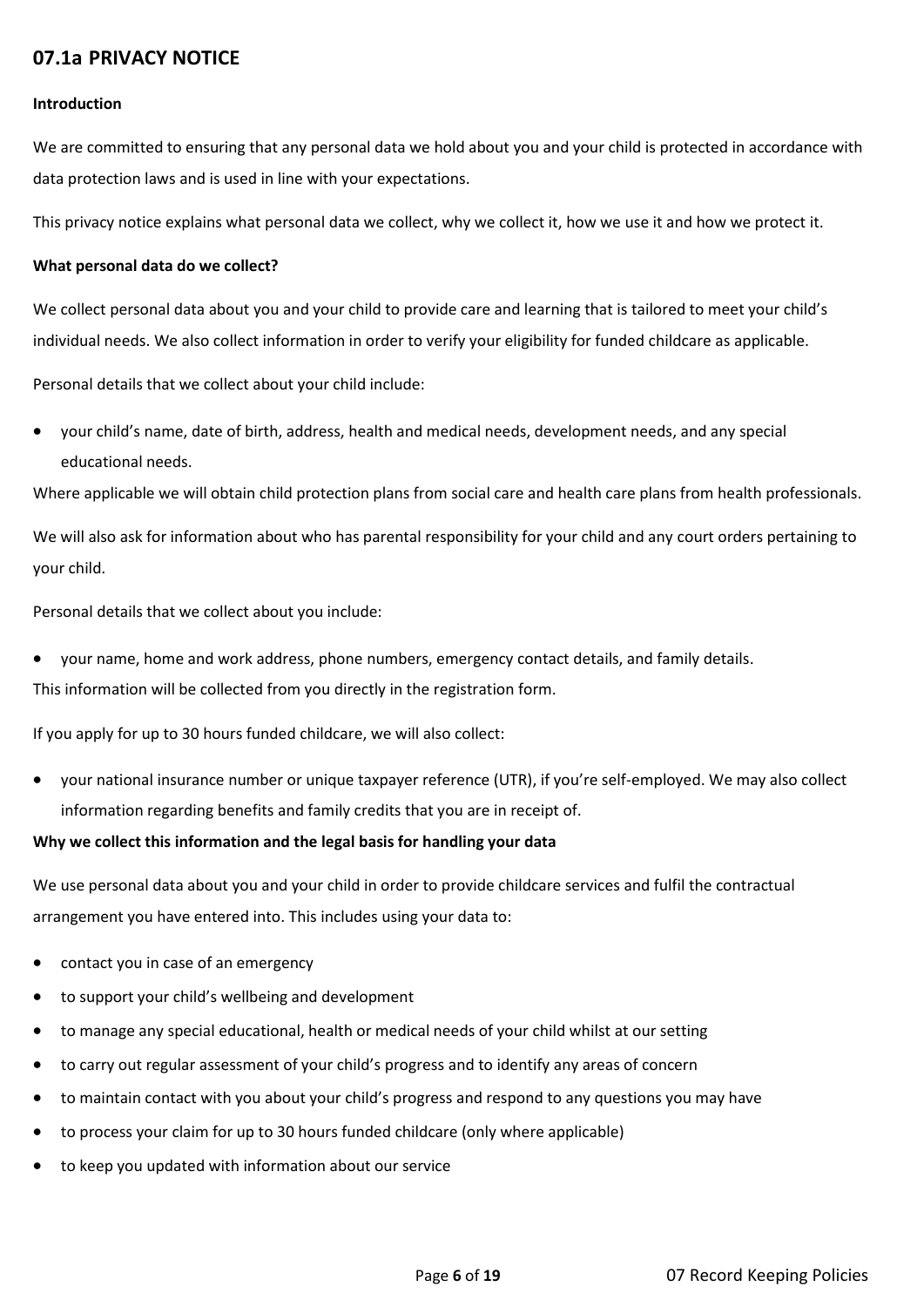With your consent, we will also record your child's activities for their individual learning record. This may include photographs and videos. You will have the opportunity to withdraw your consent at any time, for images taken by confirming so in writing.

We have a legal obligation to process safeguarding related data about your child should we have concerns about their welfare. We also have a legal obligation to transfer records and certain information about your child to the school that your child will be attending (see *Transfer of Records* policy).

#### **Who we share your data with**

In order for us to deliver childcare services we will also share your data as required with the following categories of recipients:

- Ofsted during an inspection or following a complaint about our service
- banking services to process chip and pin and/or direct debit payments (as applicable)
- the Local Authority (where you claim up to 30 hours funded childcare as applicable)
- the government's eligibility checker (as above)
- our insurance underwriter (if applicable)
- our setting software management provider (if applicable)
- the school that your child will be attending

We will also share your data if:

- we are legally required to do so, for example, by law, by a court or the Charity Commission;
- to enforce or apply the terms and conditions of your contract with us;
- to protect your child and other children; for example by sharing information with social care or the police;
- it is necessary to protect our/or others rights, property or safety
- We transfer the management of the setting, in which case we may disclose your personal data to the prospective buyer so they may continue the service in the same way.

We will never share your data with any other organisation to use for their own purposes

#### **How do we protect your data?**

We protect unauthorised access to your personal data and prevent it from being lost, accidentally destroyed, misused, or disclosed by:

Some data is stored in paper format within our setting and is locked from public access. All other data is stored electronically to our computer system which is backed up online to our password protected onedrive account.

#### **How long do we retain your data?**

We retain your child's personal data for up to 3 years after your child no longer uses our setting, or until our next Ofsted inspection after your child leaves our setting. Medication records and accident records are kept for longer according to legal requirements. Your child's learning and development records are maintained by us and handed to you when your child leaves.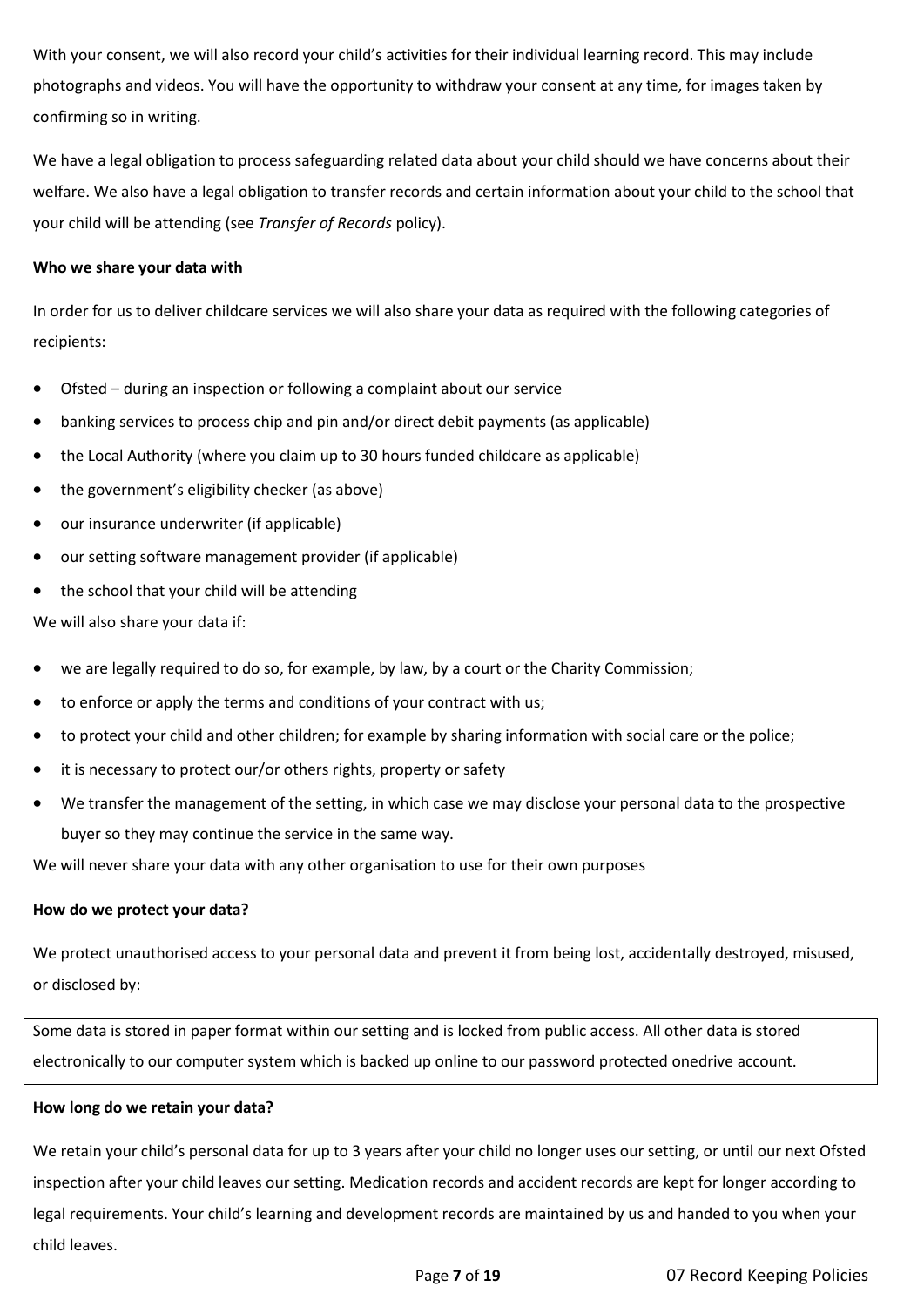In some instances (child protection, or other support service referrals) we are obliged to keep your data for longer if it is necessary to comply with legal requirements (see our Children's and Provider Records policies).

#### **Automated decision-making**

We do not make any decisions about your child based solely on automated decision-making.

#### **Your rights with respect to your data**

You have the right to:

- request access, amend or correct your/your child's personal data
- request that we delete or stop processing your/your child's personal data, for example where the data is no longer necessary for the purposes of processing; and
- request that we transfer your, and your child's personal data to another person

If you wish to exercise any of these rights at any time or if you have any questions, comments or concerns about this privacy notice, or how we handle your data please contact us. If you have continue to have concerns about the way your data is handled and remain dissatisfied after raising your concern with us, you have the right to complain to the Information Commissioner Office (ICO). The ICO can be contacted at Information Commissioner's Office, Wycliffe House, Water Lane, Wilmslow, Cheshire, SK9 5AF or [ico.org.uk/](https://ico.org.uk/)

#### **Changes to this notice**

We keep this notice under regular review. You will be notified of any changes where appropriate.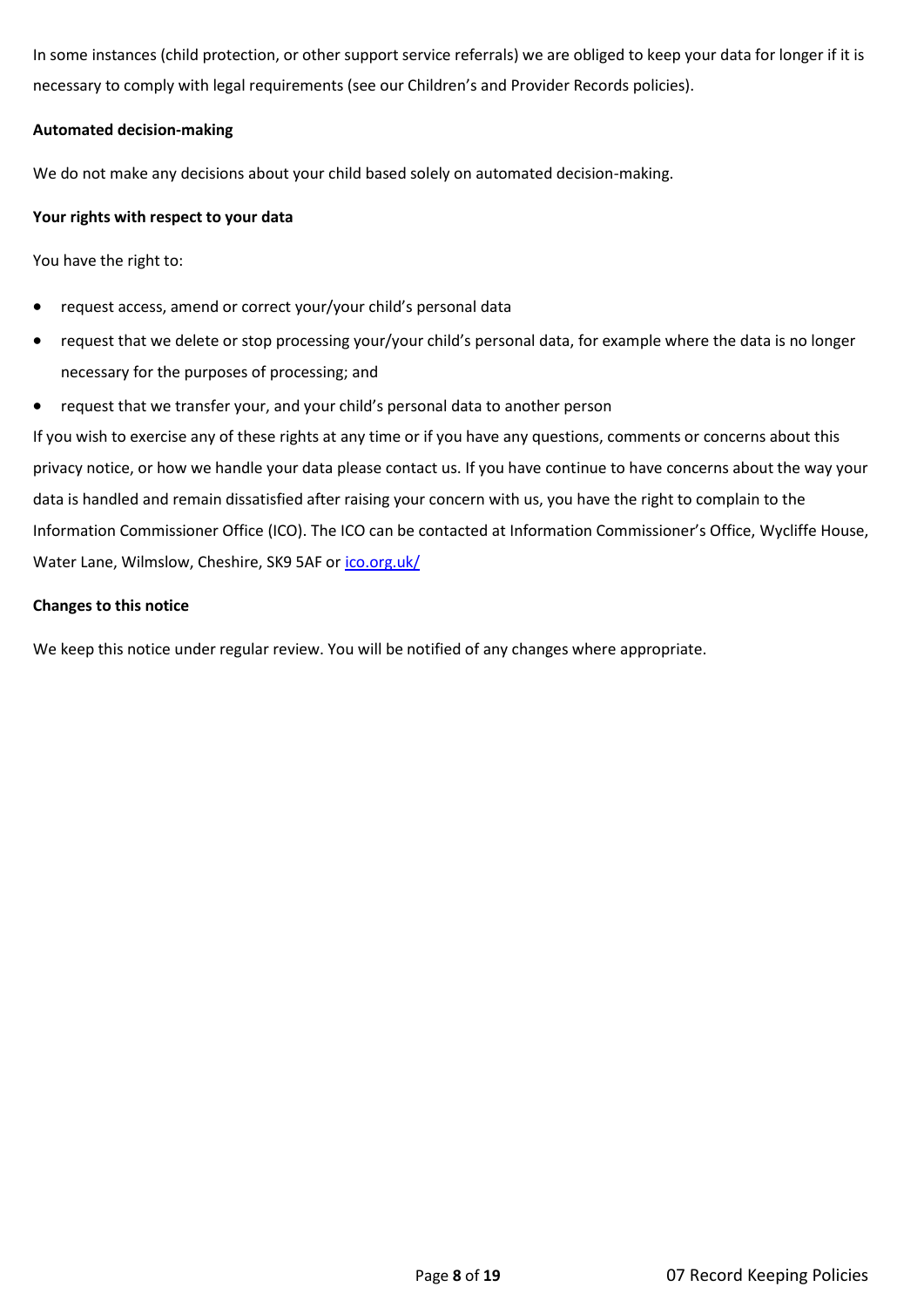# **07.2 CONFIDENTIALITY, RECORDING AND SHARING INFORMATION**

Most things that happen between the family, the child and the setting are confidential to the setting. In certain circumstances information is shared, for example, a child protection concern will be shared with other professionals including social care or the police, and settings will give information to children's social workers who undertake S17 or S47 investigations. Normally parents should give informed consent before information is shared, but in some instances, such as if this may place a child at risk, or a serious offence may have been committed, parental consent should not be sought before information is shared. Local Safeguarding Partners (LSP) procedures should be followed when making referrals, and advice sought if there is a lack of clarity about whether or not parental consent is needed before making a referral due to safeguarding concerns.

- Staff discuss children's general progress and well-being together in meetings, but more sensitive information is restricted to designated persons and key persons and shared with other staff on a need-to-know basis.
- Members of staff do not discuss children with staff who are not involved in the child's care, nor with other parents or anyone else outside of the organisation, unless in a formal and lawful way.
- Discussions with other professionals should take place within a professional framework, not on an informal basis. Staff should expect that information shared with other professionals will be shared in some form with parent/carers and other professionals, unless there is a formalised agreement to the contrary, i.e. if a referral is made to children's social care, the identity of the referring agency and some of the details of the referral is likely to be shared with the parent/carer by children's social care.
- It is important that members of staff explain to parents that sometimes it is necessary to write things down in their child's file and explain the reasons why.
- When recording general information, staff should ensure that records are dated correctly and the time is included where necessary, and signed.
- Welfare/child protection concerns are recorded on 6.1b Safeguarding incident reporting form July 21. Information is clear and unambiguous (fact, not opinion), although it may include the practitioner's thoughts on the impact on the child.
- Records are non-judgemental and do not reflect any biased or discriminatory attitude.
- Not everything needs to be recorded, but significant events, discussions and telephone conversations must be recorded at the time that they take place.
- Recording should be proportionate and necessary.
- When deciding what is relevant, the things that cause concern are recorded as well as action taken to deal with the concern. The appropriate recording format is filed within the child's file.
- Information shared with other agencies is done in line with these procedures.
- Where a decision is made to share information (or not), reasons are recorded.
- Staff may use a computer to type reports, or letters. Where this is the case, the typed document is deleted from the computer and only the hard copy is kept.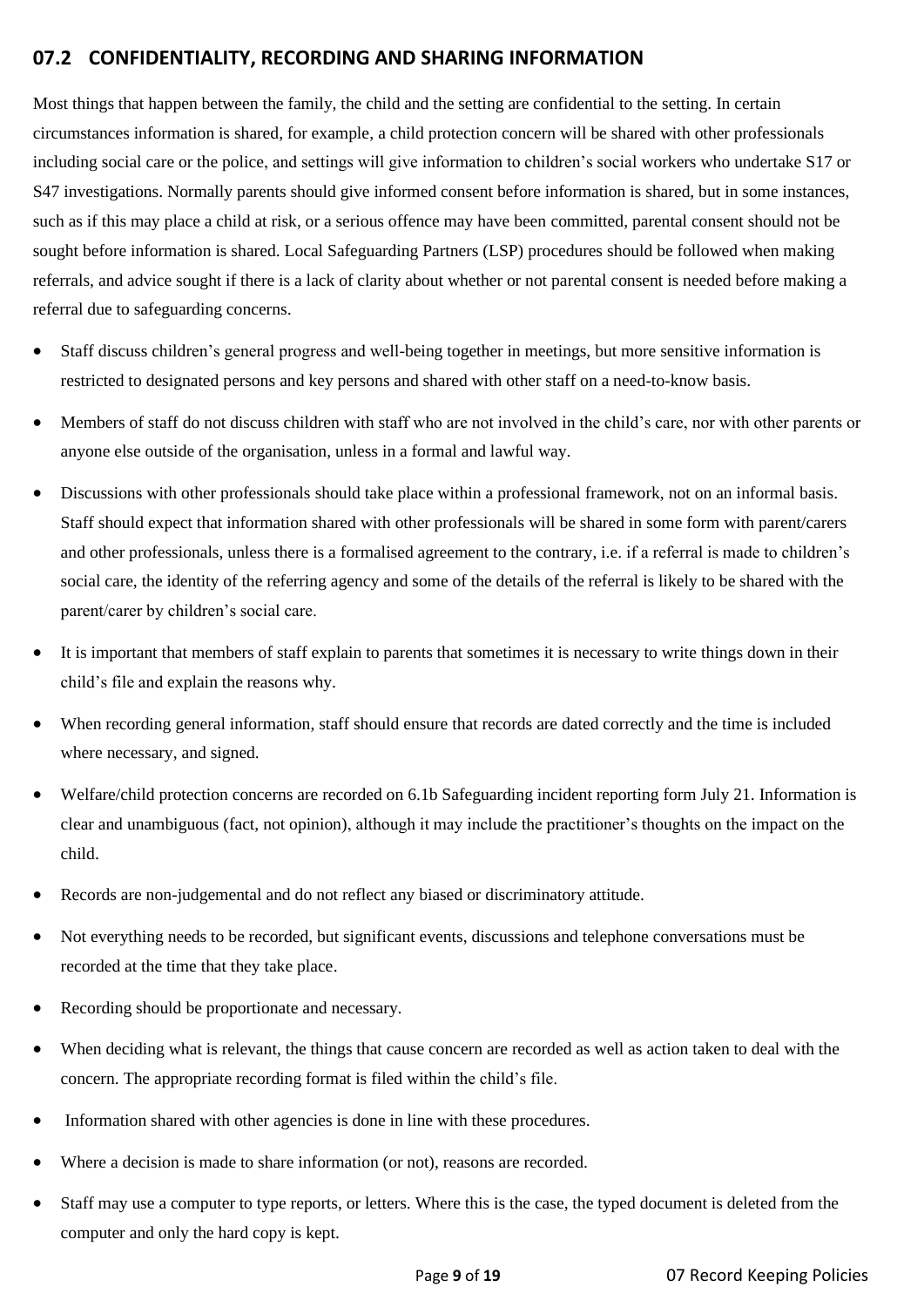- Electronic copy is downloaded onto a disc, labelled with the child's name and stored in the child's file. No documents are kept on a hard drive because computers do not have facilities for confidential user folders.
- The setting is registered with the Information Commissioner's Office (ICO). Staff are expected to follow guidelines issued by the ICO, at <https://ico.org.uk/for-organisations/guidance-index/>
- Additional guidance in relation to information sharing about adults is given by the Social Care Institute for Excellence, at [www.scie.org.uk/safeguarding/adults/practice/sharing-information](http://www.scie.org.uk/safeguarding/adults/practice/sharing-information)
- Staff should follow guidance including Working Together to Safeguard Children (DfE 2018); Information Sharing: Advice for Practitioners Providing Safeguarding Services to Children, Young People, Parents and Carers 2018 and What to do if you're Worried a Child is Being Abused (HMG 2015)

#### **Confidentiality definition**

- Personal information of a private or sensitive nature, which is not already lawfully in the public domain or readily available from another public source, and has been shared in a relationship, where the person giving the information could reasonably expect it would not be shared with others.
- Staff can be said to have a 'confidential relationship' with families. Some families share information about themselves readily; members of staff need to check whether parents regard this information as confidential or not.
- Parents sometimes share information about themselves with other parents as well as staff; the setting cannot be held responsible if information is shared beyond those parents whom the person has confided in.
- Information shared between parents in a group is usually bound by a shared agreement that the information is confidential and not discussed outside. The setting manager is not responsible should that confidentiality be breached by participants.
- Where third parties share information about an individual; staff need to check if it is confidential, both in terms of the party sharing the information and of the person whom the information concerns.
- Information shared is confidential to the setting.
- Practitioners ensure that parents/carers understand that information given confidentially will be shared appropriately within the setting (for instance with a designated person, during supervision) and should not agree to withhold information from the designated person or their line manager.

#### **Breach of confidentiality**

- A breach of confidentiality occurs when confidential information is not authorised by the person who provided it, or to whom it relates, without lawful reason to share.
- The impact is that it may put the person in danger, cause embarrassment or pain.
- It is not a breach of confidentiality if information was provided on the basis that it would be shared with relevant people or organisations with lawful reason, such as to safeguard an individual at risk or in the public interest, or where there was consent to the sharing.
- Procedure 07.1 Children's records and data protection must be followed.

#### *Exception*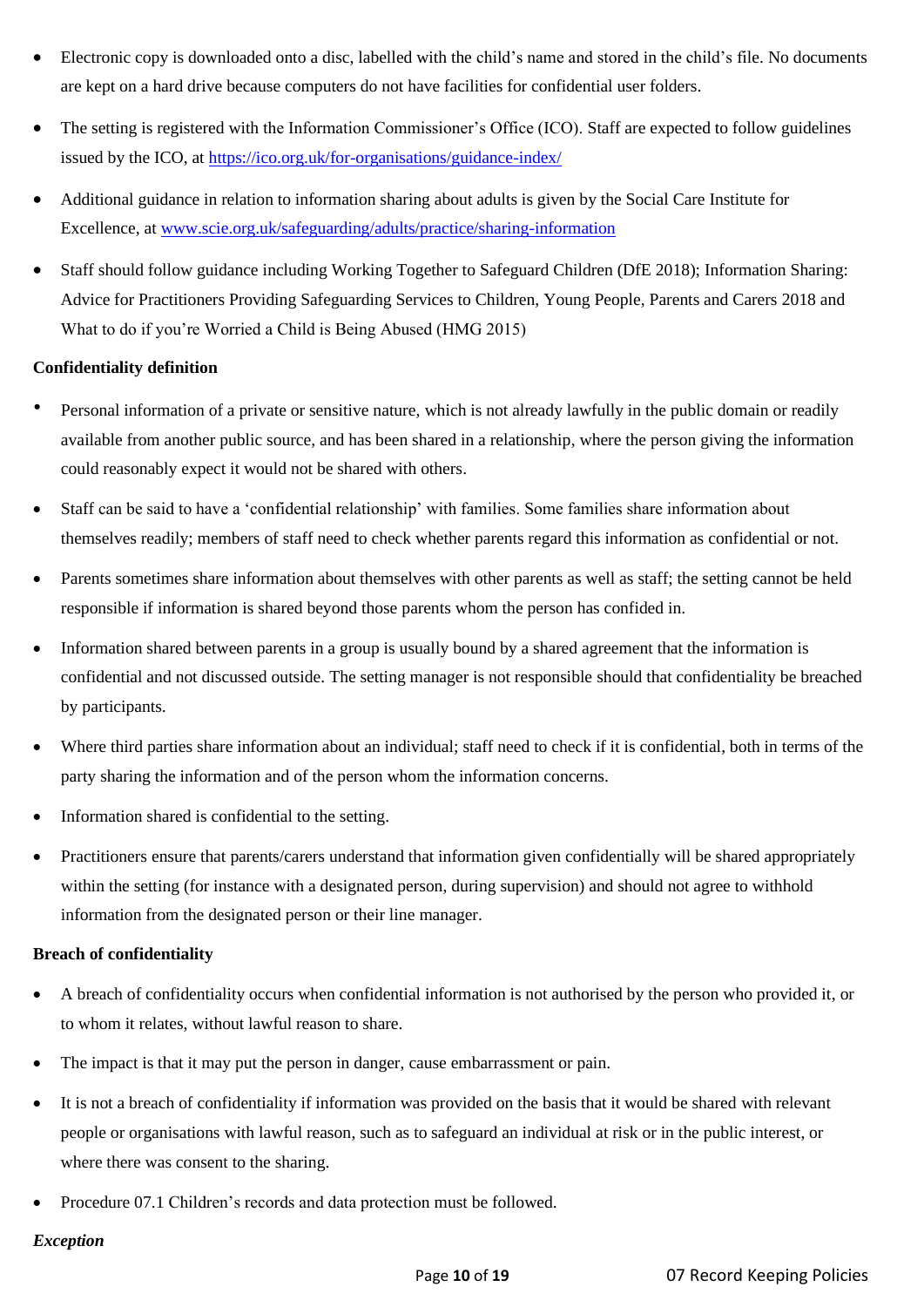- GDPR enables information to be shared lawfully within a legal framework. The Data Protection Act 2018 balances the right of the person about whom the data is stored with the possible need to share information about them.
- The Data Protection Act 2018 contains "safeguarding of children and individuals at risk" as a processing condition enabling "special category personal data" to be processed and to be shared. This allows practitioners to share without consent if it is not possible to gain consent, if consent cannot reasonably be gained, or if gaining consent would place a child at risk.
- Confidential information may be shared without authorisation either from the person who provided it or to whom it relates, if it is in the public interest and it is not possible or reasonable to gain consent or if gaining consent would place a child or other person at risk. The Data Protection Act 2018 enables data to be shared to safeguard children and individuals at risk. Information may be shared to prevent a crime from being committed or to prevent harm to a child, Information can be shared without consent in the public interest if it is necessary to protect someone from harm, prevent or detect a crime, apprehend an offender, comply with a Court order or other legal obligation or in certain other circumstances where there is sufficient public interest.
- Sharing confidential information without consent is done only in circumstances where consideration is given to balancing the needs of the individual with the need to share information about them.
- When deciding if public interest should override a duty of confidence, consider the following:
	- is the intended disclosure appropriate to the relevant aim?
	- what is the vulnerability of those at risk?
	- is there another equally effective means of achieving the same aim?
	- is sharing necessary to prevent/detect crime and uphold the rights and freedoms of others?
	- is the disclosure necessary to protect other vulnerable people?

The decision to share information should not be made as an individual, but with the backing of the designated person who can provide support, and sometimes ensure protection, through appropriate structures and procedures.

#### **Obtaining consent**

Consent to share information is not always needed. However, it remains best practice to engage with people to try to get their agreement to share where it is appropriate and safe to do so.

Using consent as the lawful basis to store information is only valid if the person is fully informed and competent to give consent and they have given consent of their own free will, and without coercion from others, Individuals have the right to withdraw consent at any time.

You should not seek consent to disclose personal information in circumstances where:

- someone has been hurt and information needs to be shared quickly to help them
- obtaining consent would put someone at risk of increased harm
- obtaining consent would prejudice a criminal investigation or prevent a person being questioned or caught for a crime they may have committed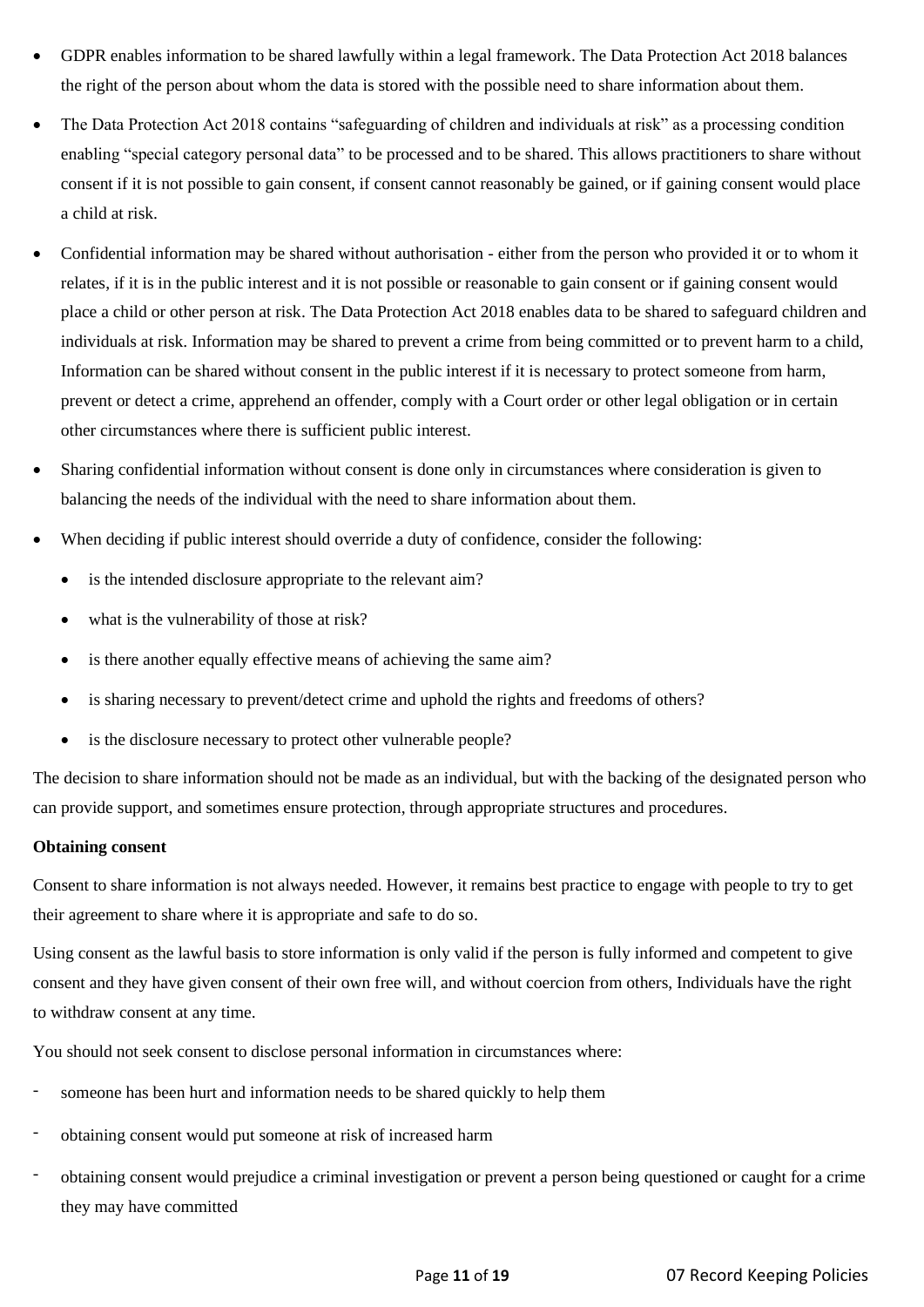- the information must be disclosed regardless of whether consent is given, for example if a Court order or other legal obligation requires disclosure

# **NB. The serious crimes indicated are those that may harm a child or adult; reporting confidential information about crimes such as theft or benefit fraud are not in this remit.**

- Settings are not obliged to report suspected benefit fraud or tax evasion committed by clients, however, they are obliged to tell the truth if asked by an investigator.
- Parents who confide that they are working while claiming should be informed of this and should be encouraged to check their entitlements to benefits, as they it may be beneficial to them to declare earnings and not put themselves at risk of prosecution.

#### **Consent**

- Parents share information about themselves and their families. They have a right to know that any information they share will be regarded as confidential as outlined in 07.1a Privacy notice. They should also be informed about the circumstances, and reasons for the setting being under obligation to share information.
- Parents are advised that their informed consent will be sought in most cases, as well as the circumstances when consent may not be sought, or their refusal to give consent overridden.
- Where there are concerns about whether or not to gain parental consent before sharing information, for example when making a Channel or Prevent referral the setting manager must inform their line manager for clarification before speaking to parents
- Consent must be informed that is the person giving consent needs to understand why information will be shared, what will be shared, who will see information, the purpose of sharing it and the implications for them of sharing that information.

#### **Separated parents**

- Consent to share need only be sought from one parent. Where parents are separated, this would normally be the parent with whom the child resides.
- Where there is a dispute, this needs to be considered carefully.
- Where the child is looked after, the local authority, as 'corporate parent' may also need to be consulted before information is shared.

#### **Age for giving consent**

- A child may have the capacity to understand why information is being shared and the implications. For most children under the age of eight years in a nursery or out of school childcare context, consent to share is sought from the parent, or from a person who has parental responsibility.
- Young persons (16-19 years) are capable of informed consent. Some children from age 13 onwards may have capacity to consent in some situations. Where they are deemed not to have capacity, then someone with parental responsibility must consent. If the child is capable and gives consent, this may override the parent's wish not to give consent.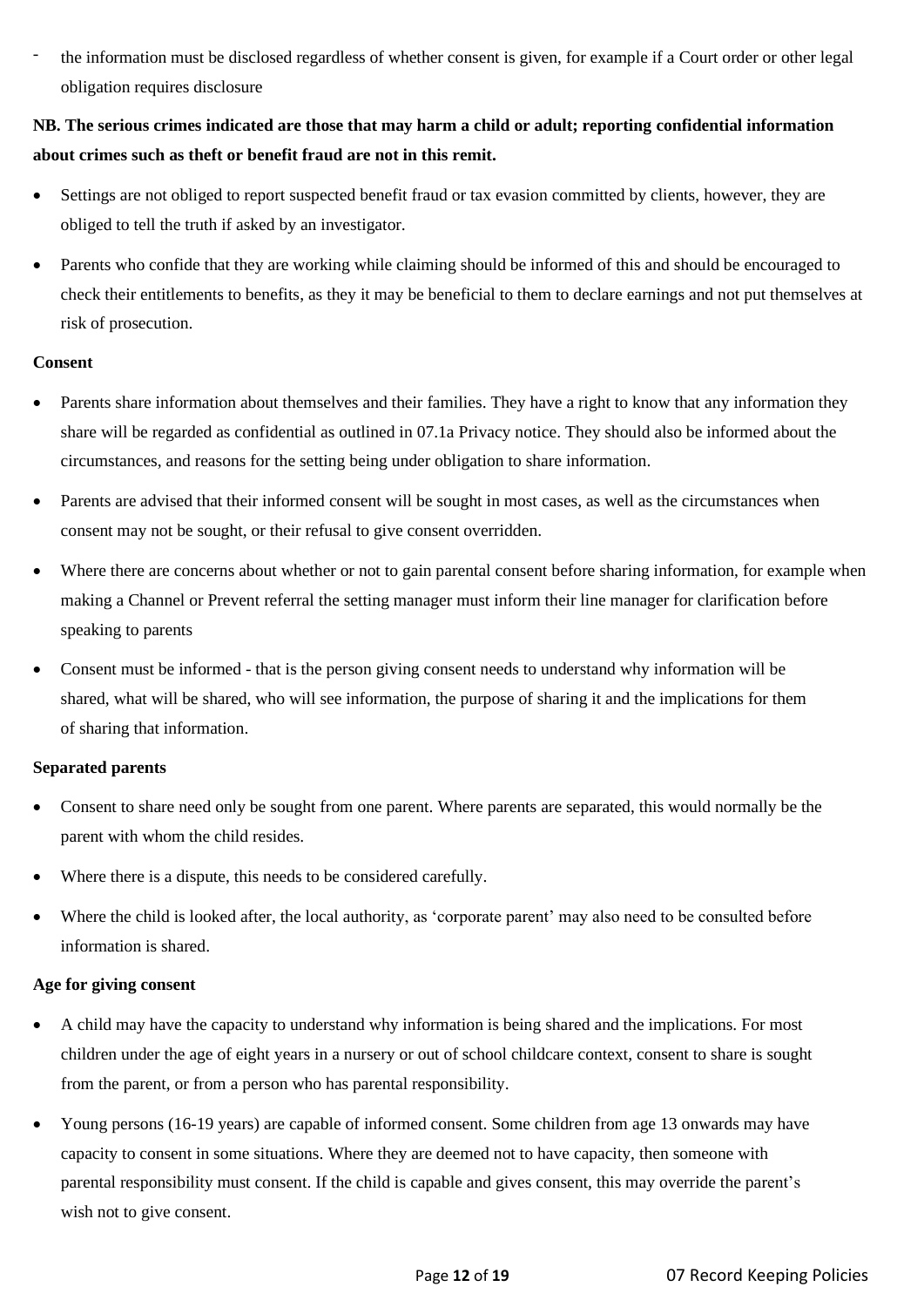• Adults at risk due to safeguarding concerns must be deemed capable of giving or withholding consent to share information about them. In this case 'mental capacity' is defined in terms of the Mental Capacity Act 2005 Code of Practice (Office of the Public Guardian 2007). It is rare that this will apply in the context of the setting.

#### **Ways in which consent to share information can occur**

- Policies and procedures set out the responsibility of the setting regarding gaining consent to share information, and when it may not be sought or overridden.
- Information in leaflets to parents, or other leaflets about the provision, including privacy notices.
- Consent forms signed at registration (for example to apply sun cream).
- Notes on confidentiality included on every form the parent signs.
- Parent signatures on forms giving consent to share information about additional needs, or to pass on child development summaries to the next provider/school.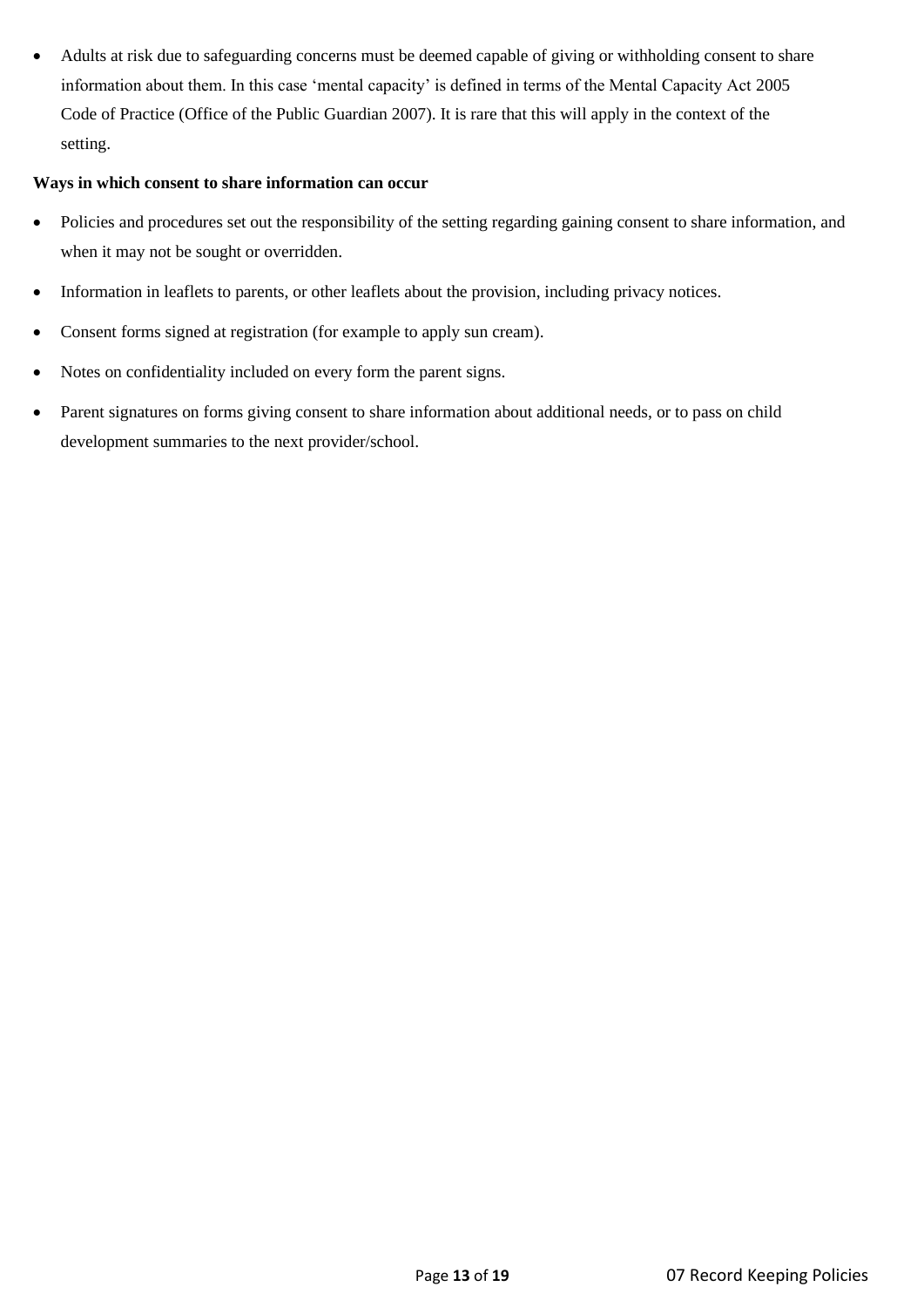# **07.3 CLIENT ACCESS TO RECORDS**

Under the General Data Protection Regulations there are additional rights granted to data subjects which must be protected by the setting.

The parent is the 'subject' of the file in the case where a child is too young to give 'informed consent' and has a right to see information that the setting has compiled on them.

- If a parent wishes to see the file, a written request is made, which the setting acknowledges in writing, informing the parent that an arrangement will be made for him/her to see the file contents, subject to third party consent.
- Information must be provided within 30 days of receipt of request. If the request for information is not clear, the manager must receive legal guidance, for instance, from Law-Call for members of the Alliance. In some instances it may be necessary to allow extra time in excess to the 30 days to respond to the request. An explanation must be given to the parent where this is the case. The maximum extension time is 2 months.
- A fee may be charged to the parent for additional requests for the same material, or any requests that will incur excessive administration costs.
- The setting manager informs their line manager and legal advice is sought.
- The setting manager goes through the file with their line manager and ensures all documents are filed correctly, entries are in date order and that there are no missing pages. They note any information, entry or correspondence or other document which mentions a third party. The setting manager should always ensure that recording is of good quality, accurate, fair, balanced and proportionate and should have quality assurance processes in place to ensure that files are checked for quality regularly and that any issues are addressed promptly.
- Each of those individuals are written to explaining that the subject of the file has requested sight of the file which contains a reference to them, stating what this is.
- They are asked to reply in writing to the setting manager giving or refusing consent for disclosure of that material.
- Copies of these letters and their replies are kept on the child's file.
- Agencies will normally refuse consent to share information, and the parent should be redirected to those agencies for a request to see their file held by that agency.
- Entries where you have contacted another agency may remain, for example, a request for permission from social care to leave in an entry where the parent was already party to that information.
- Each family member noted on the file is a third party, so where there are separate entries pertaining to each parent, step-parent, grandparent etc, each of those have to be written to regarding third party consent.
- Members of staff should also be written to, but the setting reserves the right under the legislation to override a refusal for consent, or just delete the name and not the information.
	- If the member of staff has provided information that could be considered 'sensitive', and the staff member may be in danger if that information is disclosed, then the refusal may be granted.
	- If that information is the basis of a police investigation, then refusal should also be granted.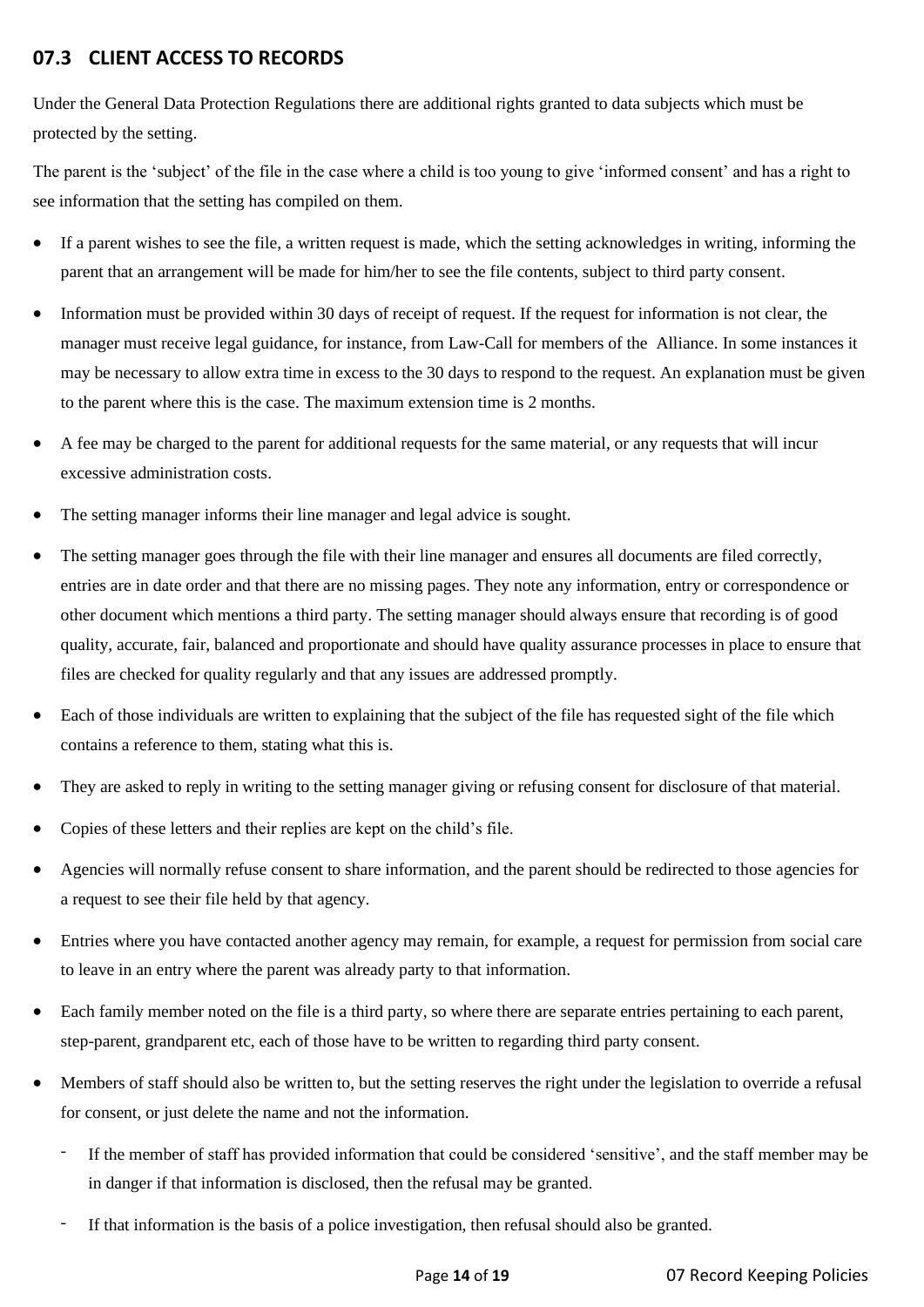- If the information is not sensitive, then it is not in the setting's interest to withhold that information from a parent. It is a requirement of the job that if a member of staff has a concern about a child and this is recorded; the parents are told this at the start and in most cases, concerns that have been recorded will have been discussed already, so there should be no surprises.
- The member of staff's name can be removed from an entry, but the parent may recognise the writing or otherwise identify who had provided that information. In the interest of openness and transparency, the setting manager may consider overriding the refusal for consent.
- In each case this should be discussed with members of staff and decisions recorded.
- When the consent/refusals have been received, the setting manager takes a photocopy of the whole file. On the copy file the document not to be disclosed is removed (e.g. a case conference report) or notes pertaining to that individual in the contact pages blanked out using a thick marker pen.
- The copy file is then checked by the line manager and legal advisors verify that the file has been prepared appropriately, for instance, in certain circumstances redaction may be appropriate, for instance if a child may be damaged by their data being seen by their parent/carer, e.g. if they have disclosed abuse. This must be clarified with the legal adviser.
- The 'cleaned' copy is then photocopied again and collated for the parent to see.
- The setting manager informs the parent that the file is now ready and invites him/her to make an appointment to view it.
- The setting manager and their line manager meet with the parent to go through the file, explaining the process as well as what the content records about the child and the work that has been done. Only the persons with parental responsibility can attend that meeting, or the parent's legal representative or interpreter.
- The parent may take a copy of the prepared file away, but it is never handed over without discussion.
- It is an offence to remove material that is controversial or to rewrite records to make them more acceptable. If recording procedures and guidelines have been followed, the material should reflect an accurate and non-judgemental account of the work done with the family.
- If a parent feels aggrieved about any entry in the file, or the resulting outcome, then the parent should be referred to section 10.2 Complaints procedure for parents and service users.
- The law requires that information held must be accurate, and if a parent says the information held is inaccurate then the parent has a right to request it to be changed. However, this only pertains to factual inaccuracies. Where the disputed entry is a matter of opinion, professional judgement, or represents a different view of the matter than that held by the parent, the setting retains the right not to change the entry but can record the parent's view. In most cases, a parent would have had the opportunity at the time to state their side of the matter, and this should have been recorded there and then.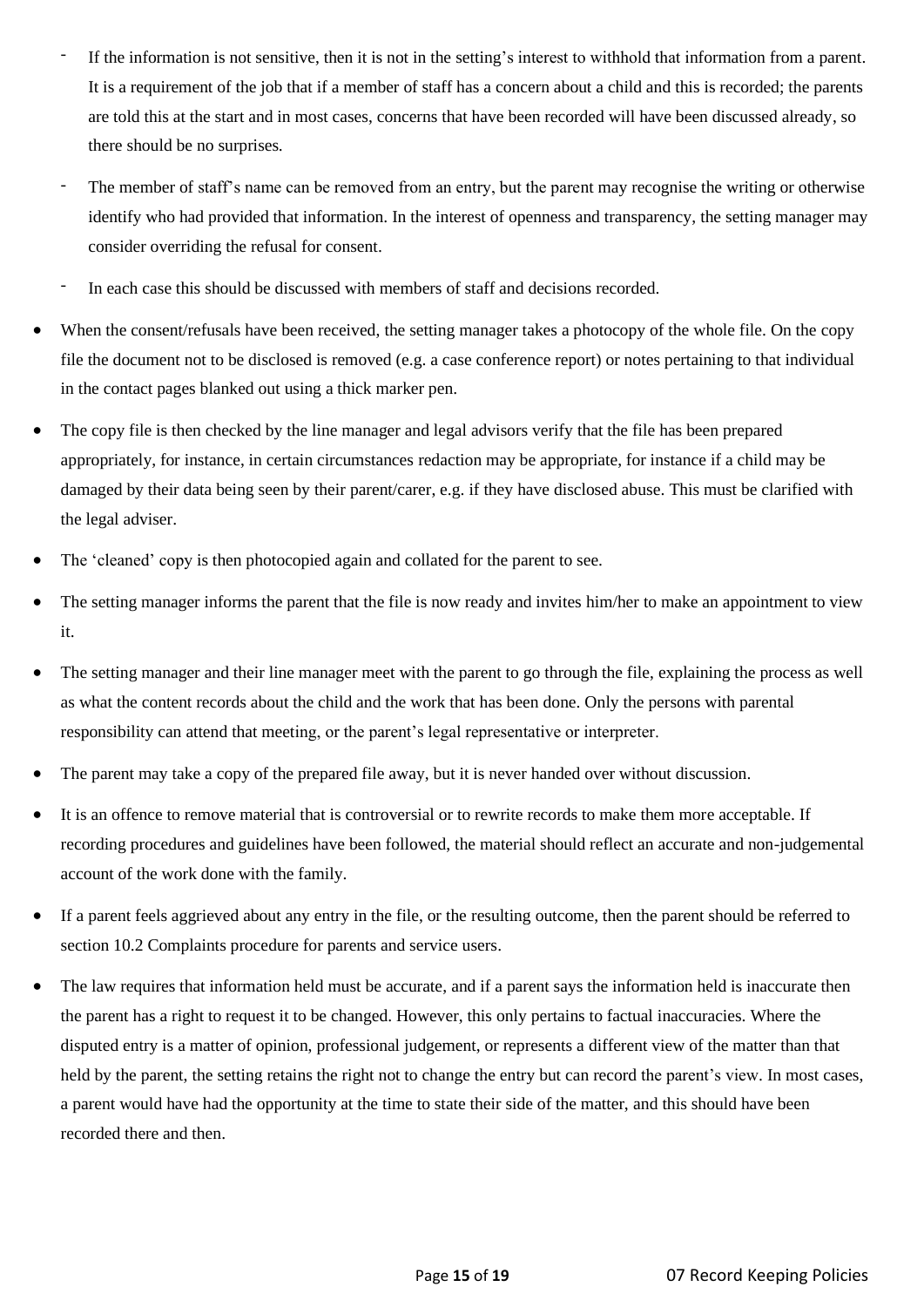- If there are any controversial aspects of the content of a client's file, legal advice must be sought. This might be where there is a court case between parents or where social care or the police may be considering legal action, or where a case has already completed and an appeal process is underway.
- A setting should never 'under-record' for fear of the parent seeing, nor should they make 'personal notes' elsewhere.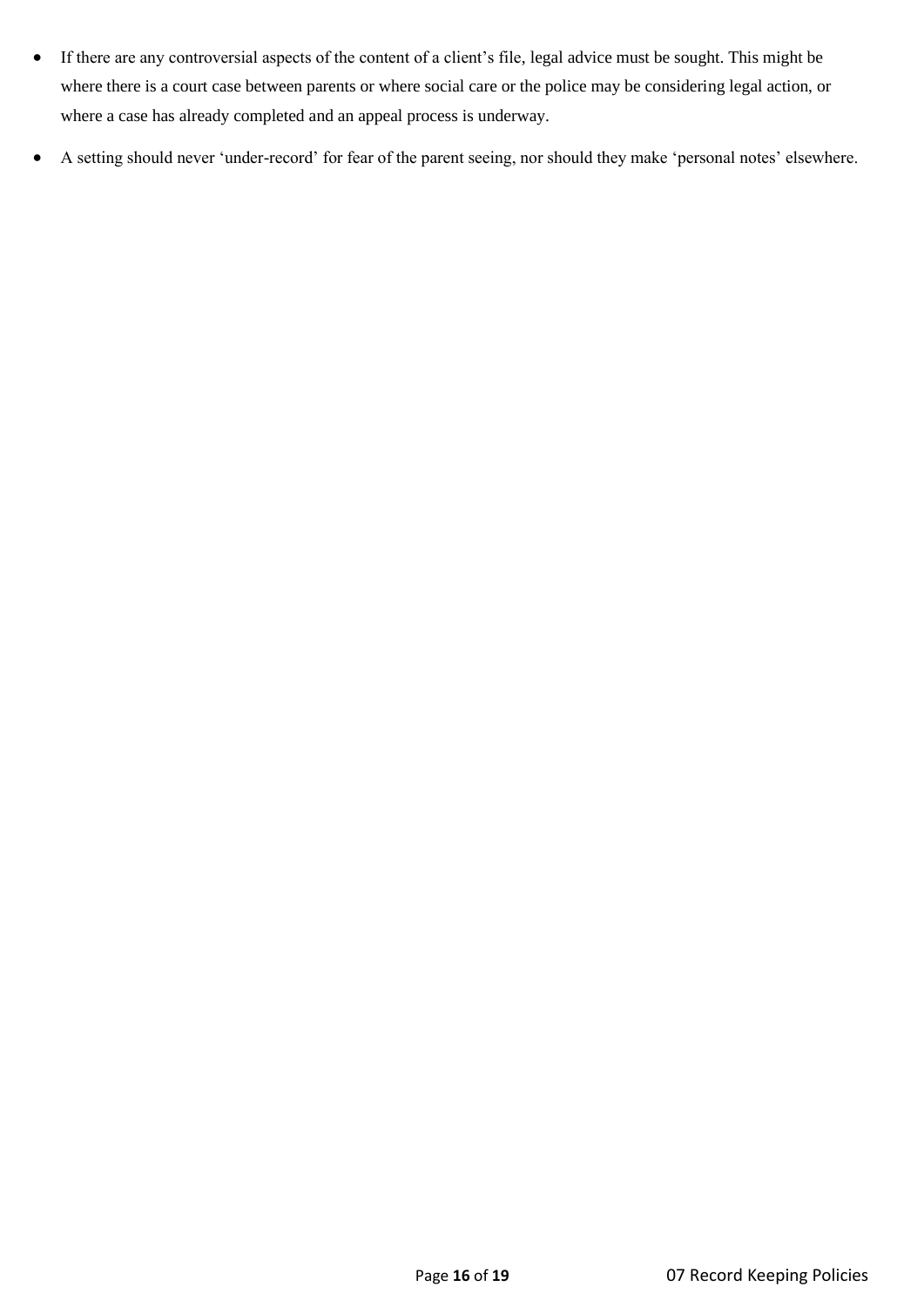# **07.4 TRANSFER OF RECORDS**

Records about a child's development and learning in the EYFS are made by the setting; to enable smooth transitions, appropriate information is shared with the receiving setting or school at transfer. Confidential records are passed on securely where there have been concerns, as appropriate.

#### **Transfer of development records for a child moving to another early years setting or school**

- It is the designated person's responsibility to ensure that records are transferred and closed in accordance with the archiving procedures, set out below.
- If the Local Safeguarding Partners (LSP) retention requirements are different to the setting, the designated person will liaise with their line manager, and seek legal advice if necessary.

#### **Development and learning records**

- The key person prepares a summary of achievements in the prime and specific areas of learning and development
- This record refers to any additional languages spoken by the child and their progress in all languages.
- The record also refers to any additional needs that have been identified or addressed by the setting and any action plans.
- The record also refers to any special needs or disability and whether early help referrals, or child in need referrals or child protection referrals, were raised in respect of special educational needs or disability, whether there is an Action Plan (or other relevant plan, such as CIN or CP, or early help) and gives the name of the lead professional.
- The summary shared with schools should also include whether the child is in receipt of, or eligible for EYPP or other additional funding.
- The record contains a summary by the key person and a summary of the parents' view of the child.
- The document may be accompanied by other evidence such as photos or drawings that the child has made.
- The setting will use the local authority's assessment summary format or transition record, where these where provided.
- Whichever format of assessment summary is used, it should be completed and shared with the parent prior to transfer.

#### **Transfer of confidential safeguarding and child protection information**

- The receiving school/setting will need a record of child protection concerns raised in the setting and what was done about them. The responsibility for transfer of records lies with the originating setting, not on the receiving setting/school to make contact and request them.
- To safeguard children effectively, the receiving setting must be made aware of any current child protection concerns, preferably by telephone, prior to the transfer of written records.
- Parents should be reminded that sensitive information about their child is passed onto receiving settings where there have been safeguarding concerns and should be asked to agree to this prior to the information being shared. Settings are obliged to share data linked to "child abuse" which is defined as physical injury (non-accidental) physical and emotional neglect, ill treatment and abuse.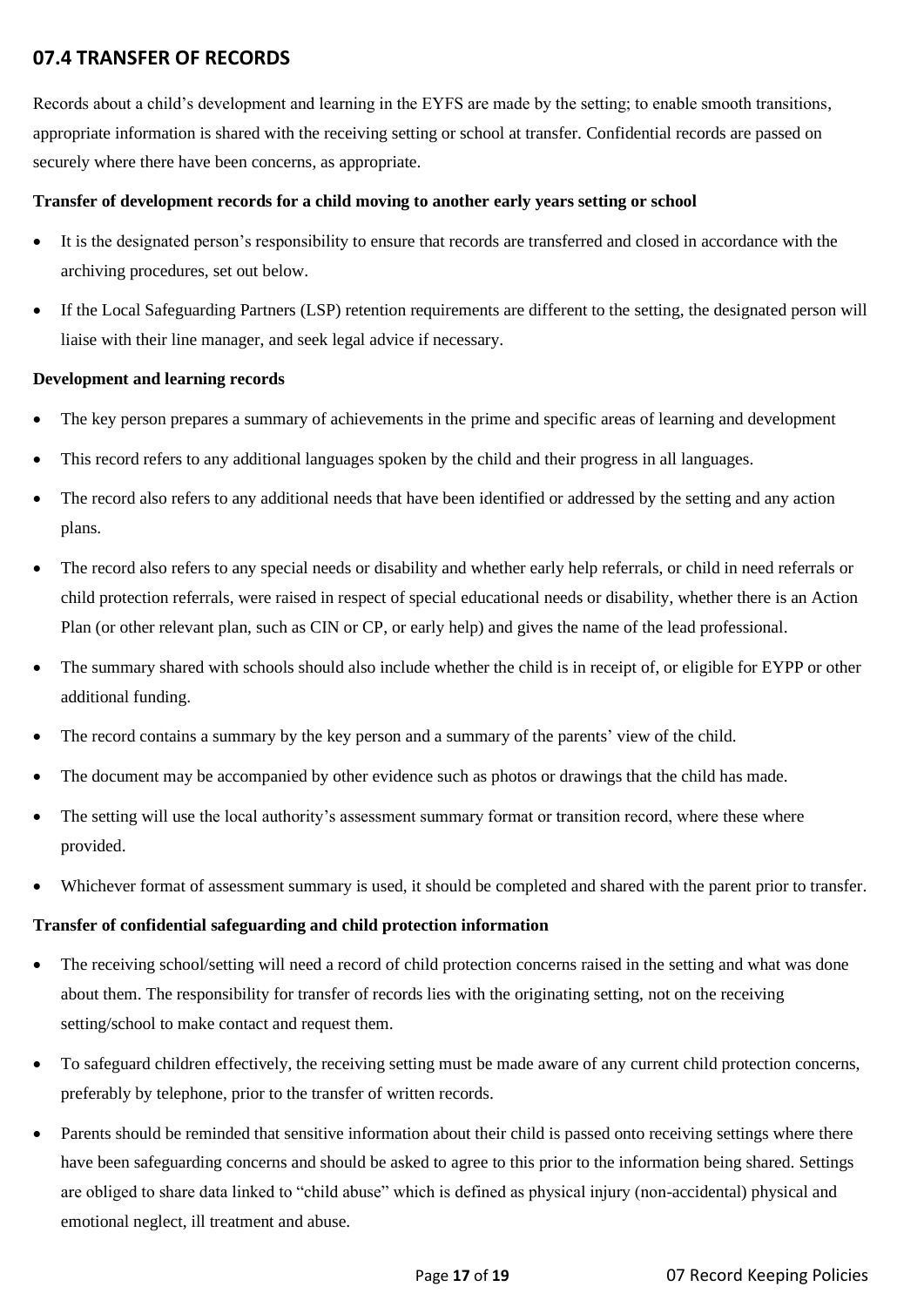- Parents/carers should be asked to agree to this, however, where safeguarding concerns have reached the level of a referral being made to local children's social work services (either due to concerns that a child may be at risk of significant harm or that a child may be in need under Section 17 of the Children Act,) if consent is withheld the information will most likely need to be shared anyway. It is important that any decisions made to share or not share with or without consent are fully recorded.
- For any safeguarding or welfare concerns that resulted in an early help referral being made, and if consent to share is withheld, legal advice is sought prior to sharing.
- If the level of a safeguarding concern has not been such that a referral was made for early help, or to children's social work services or police, the likelihood is that any concerns were at a very low level and if they did not meet the threshold for early help, they are unlikely to need to be shared as child abuse data with a receiving setting, however, the designated person should make decisions on a case by case basis, seeking legal advice is necessary.
- The designated person should check the quality of information to be transferred prior to transfer, ensuring that any information to be shared is accurate, relevant, balanced and proportionate. Parents can request that any factual inaccuracies are amended prior to transfer.
- If a parent wants to see the exact content of the safeguarding information to be transferred, they should go through the subject access request process. It is important that a child or other person is not put at risk through information being shared.
- If no referrals have been made for early help or to children's social work services and police, there should not normally be any significant information which is unknown to a parent being shared with the receiving school or setting.
- If a parent has objections or reservations about safeguarding information being transferred to the new setting, or if it is unclear what information should be included, the designated person will seek legal advice.
- In the event that LSP requirements are different to the setting's this must be explained to the parent, and recorded on form 6.4d, and a record of the discussion should be signed by parents to indicate that they understand how the information will be shared, in what circumstances, and who by.
- Prior to sharing the information with the receiving setting the designated person should check LSP retention procedures and if it becomes apparent that the LSP procedures are materially different to setting's procedures this is brought to the attention of the designated person's line manager, who will agree how to proceed.
- If a child protection plan or child in need plan is in place 06.1a Child welfare and protection summary is also photocopied and a copy is given to the receiving setting or school, along with the date of the last professional meeting or case conference.
- If a S47 investigation has been undertaken by the local authority a copy of the child welfare and protection concern summary form is given to the receiving setting/school.
- Where a CAF/early help assessment has been raised in respect of welfare concerns, the name and contact details of the lead professional are passed on to the receiving setting or school**.**
- If the setting has a copy of a current plan in place due to early help services being accessed, a copy of this should be given to the receiving setting, with parental consent.